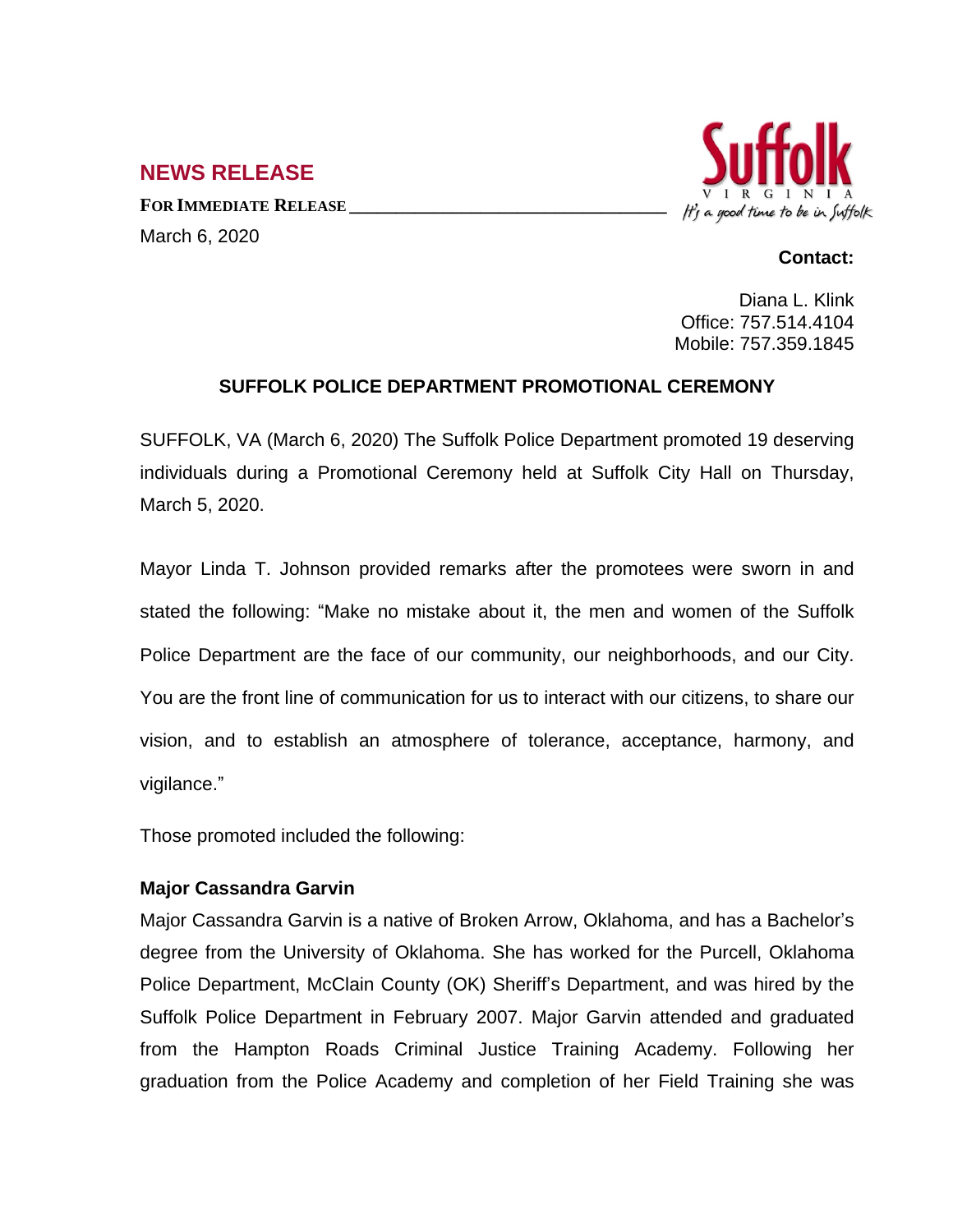assigned to the Uniform Patrol Division. During her tenure in Uniform Patrol she was promoted to Sergeant in 2012, Lieutenant in 2015, Captain in 2017, and Deputy Chief in 2019. Some of her career highlights include serving as the Department's first Accreditation Officer, managing the Department's policy testing program, implementing the Department's recent staffing study recommendations, and developing the Department's hiring bonus initiative.

#### **Captain Kevin Harrison**

Captain Harrison joined the Suffolk Police Department in October 1997. Captain Harrison attended and completed the Chesapeake Police Academy. Following his Police Academy graduation and Field Training Captain Harrison was assigned to the Uniform Patrol Division. Throughout his career he has served in the Operations, Investigations, and Administration Divisions. Captain Harrison has served as a Crime Scene Investigations Officer, a Field Training Officer, the Department Background Investigator, the Special Investigations Sergeant, and was the first commander assigned to the newly formed UAS (Drone) Unit. He has attended various Law Enforcement Schools, including the FBI Law Enforcement Supervisor's Training, the West Point Leadership School, and the Professional Executive Leadership School.

#### **Captain Lance Callis**

Captain Callis attended the HRCJTA in 1993 and was hired by the Suffolk Police Department in July of 1994. In 1997, Captain Callis was transferred from Uniform Patrol to the Detective Bureau where he spent two years. Between 1997 and 2004 Captain Callis achieved several certifications to include Federal Motor Carrier Inspector, FTO, Crime Scene Search Officer, General Instructor, Firearms Instructor, Fatal Investigator, and SWAT Team member, where he served until 2017. In 2004, Captain Callis was promoted to the rank of Master Police Officer. In May of 2004, Captain Callis graduated from Canine School. As an MPO, Captain Callis served as a Canine Handler and as the Canine Supervisor until his assigned canine retired in 2010. Captain Callis was promoted to the rank of Sergeant in December of 2004. As a Sergeant, Captain Callis spent several years in Uniform Patrol followed by an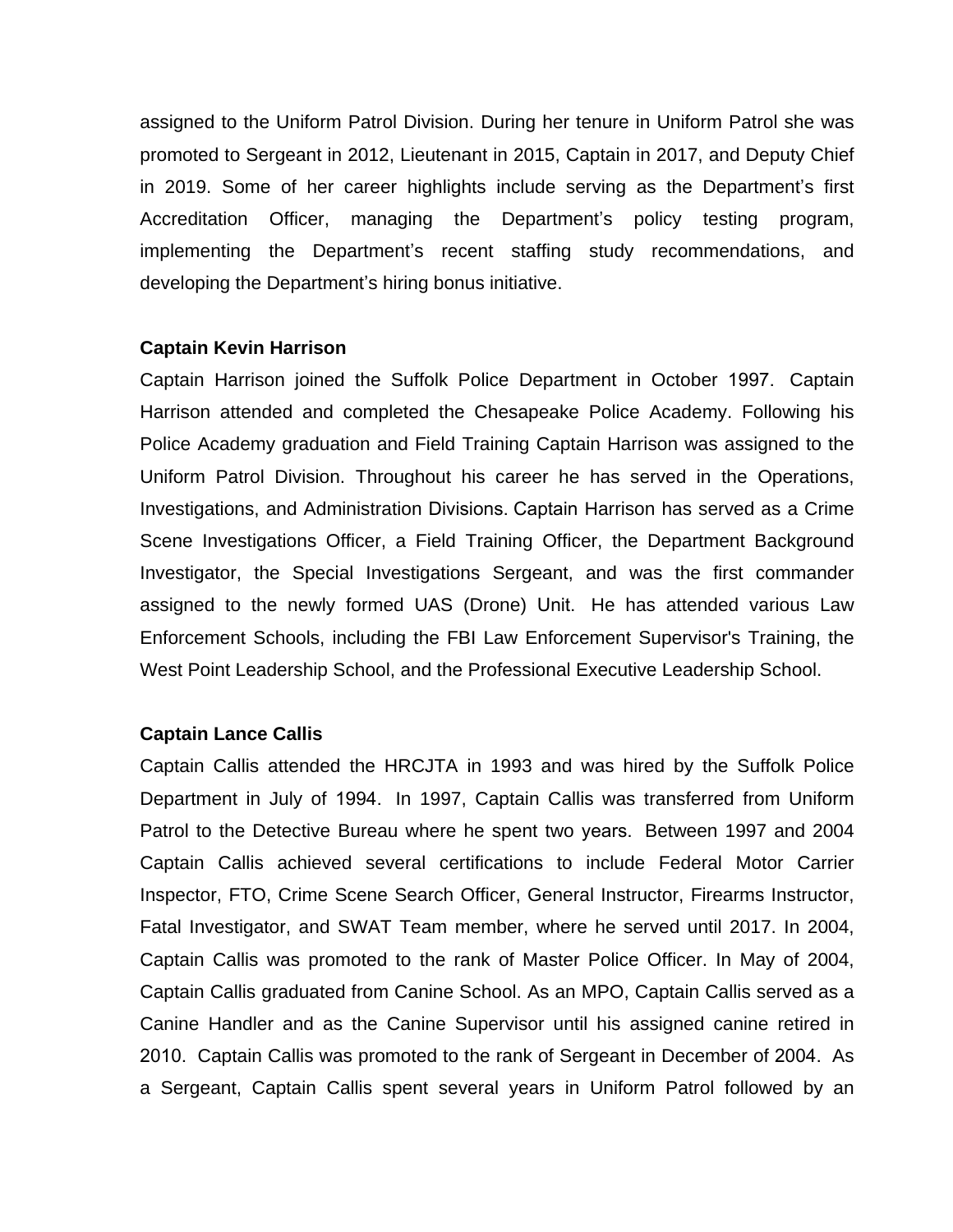extended period of time in Special Operations. In February of 2017, Captain Callis was transferred to the Special Investigations Unit. In November of 2017, Captain Callis was promoted to the rank of Lieutenant. After a short stint in Uniform Patrol, Captain Callis returned to the Special Investigations Section. Captain Callis has been named Officer of the Year, Supervisor of the Year twice, and has received the Community Service Award and the Lifesaving Award. In 2013, Captain Callis received the Medal of Valor while responding to an active shooter.

#### **Lieutenant Chad Hooker**

Prior to becoming a Suffolk Police Officer, Lieutenant Hooker attended and graduated from the University of Virginia's College at Wise, where he obtained a degree in Administration of Justice. Looking to begin a career in Law Enforcement, Lieutenant Hooker applied to and was hired as a Suffolk Police Officer in 2010. Lieutenant Hooker attended and completed the Hampton Roads Criminal Justice Training Academy. Following his graduation from the Police Academy and his release from the Field Training program, Lieutenant Hooker was assigned to the Uniform Patrol Division. In 2012, he was transferred to the Neighborhood Enforcement Team and began serving as a member of the Suffolk SWAT Team. He was promoted in 2015 to the rank of Sergeant, where he served in Uniform Patrol, Special Operations, and most recently the Professional Standards Division as the Training Sergeant. In July of 2019, he received his Master's Degree in Organizational Leadership from Columbia Southern University.

### **Lieutenant Gary Myrick**

Lieutenant Myrick started his Law Enforcement Career as a Suffolk Police Explorer, a Boy Scouts of America Cadet-like program in 1991. Lieutenant Myrick was hired with City of Suffolk Police Department in October of 1997, and he attended the Chesapeake Police Academy's 38th Session. After successfully completing the Police Academy, Lieutenant Myrick was assigned to the Uniform Patrol Division. In March of 2002, he was transferred to the Criminal Investigations Division as a Detective and remained there for 9 years. He was promoted in November of 2011 to the rank of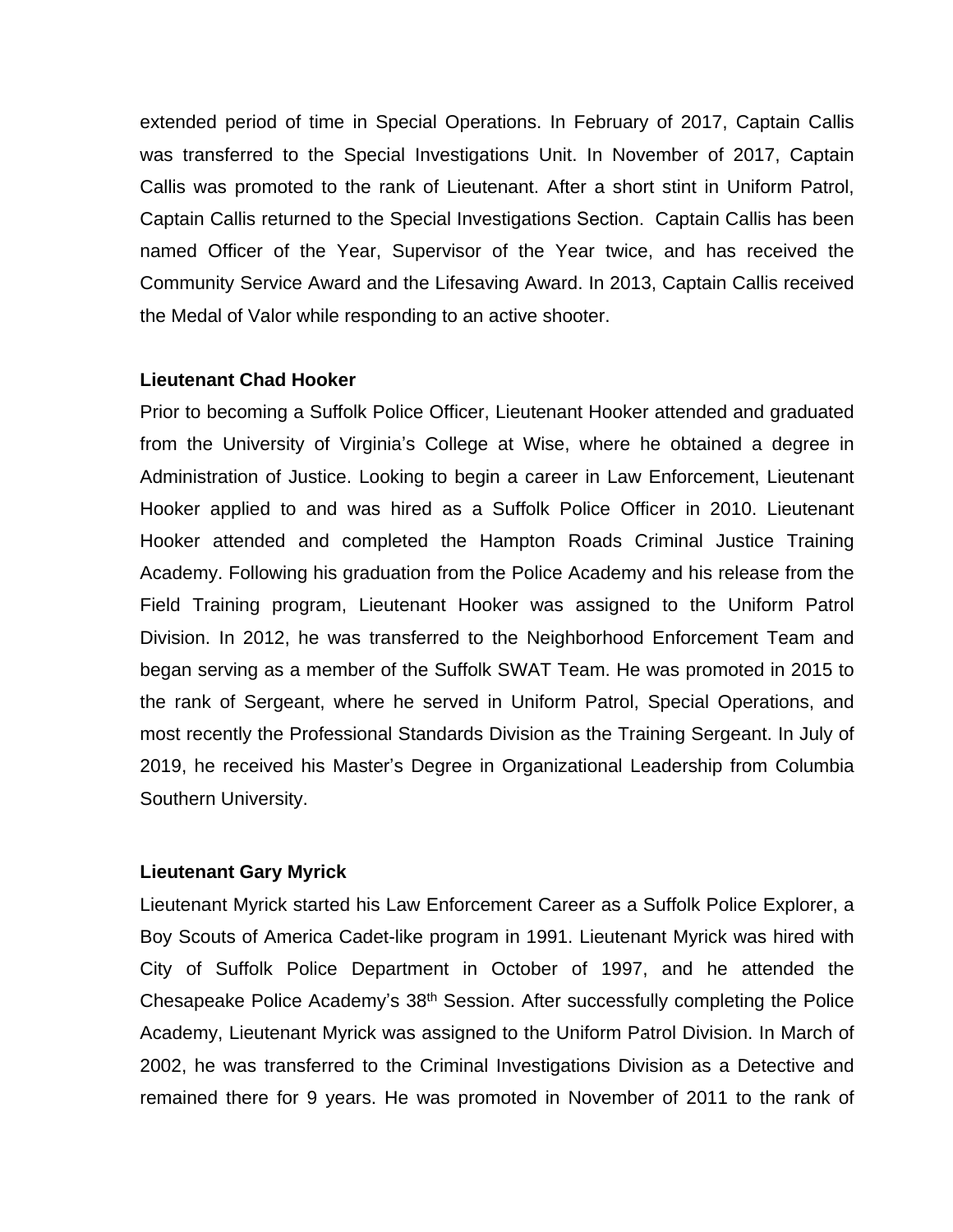Sergeant, and briefly served as a Patrol Supervisor before returning to the Investigations Division as a Sergeant in the Detective Division and a Sergeant of the Surveillance Operations Team. Lieutenant Myrick has attained certifications as a Law Enforcement General Instructor, Bicycle Patrol Officer, Field Training Officer, Evidence Collection Technician, Alcohol Enforcement Specialist, and Cold Case Homicide Investigator. During his career he has received numerous Departmental Commendations and two Police Officer of the Year awards.

#### **Sergeant Jonathon Bulls**

Sergeant Jonathan Bulls was hired on September 18, 2006. He attended and graduated from the Hampton Roads Criminal Justice Training Academy in March of 2007. Sergeant Bulls was assigned to Precinct 1 Uniform Patrol where he would spend time assigned to all three squads. In April of 2010, he received his certification in Crash Reconstruction and became one of the Suffolk Police Department's Fatal Crash Investigators. He would continue to further his training, earning certifications in various areas related to crash investigation and reconstruction, ultimately working his way to becoming a Senior Crash Investigator. In November of 2012, he was certified as a Field Training Officer and would subsequently take part in the training and certification of over 40 Suffolk Police Officers to date. In January of 2016, he received the title of Senior Police Officer. During his time with the Department he would receive several commendations and noteworthy performance awards, including a Lifesaving Award in 2018. In 2019, Sergeant Bulls would also be the first Officer to be awarded Field Training Officer of the Year.

#### **Sergeant Matthew Faubion**

Sergeant Faubion was hired by the Suffolk Police Department on May 16, 2011. He attended and graduated from the Hampton Roads Criminal Justice Training Academy. Following his graduation, he was assigned to Uniform Patrol until September 15, 2014, when he was transferred to the Criminal Investigations Division. During his assignment to the Detective Bureau he was assigned to the Economic Crimes Section. He was previously an Evidence Technician and a Technician on the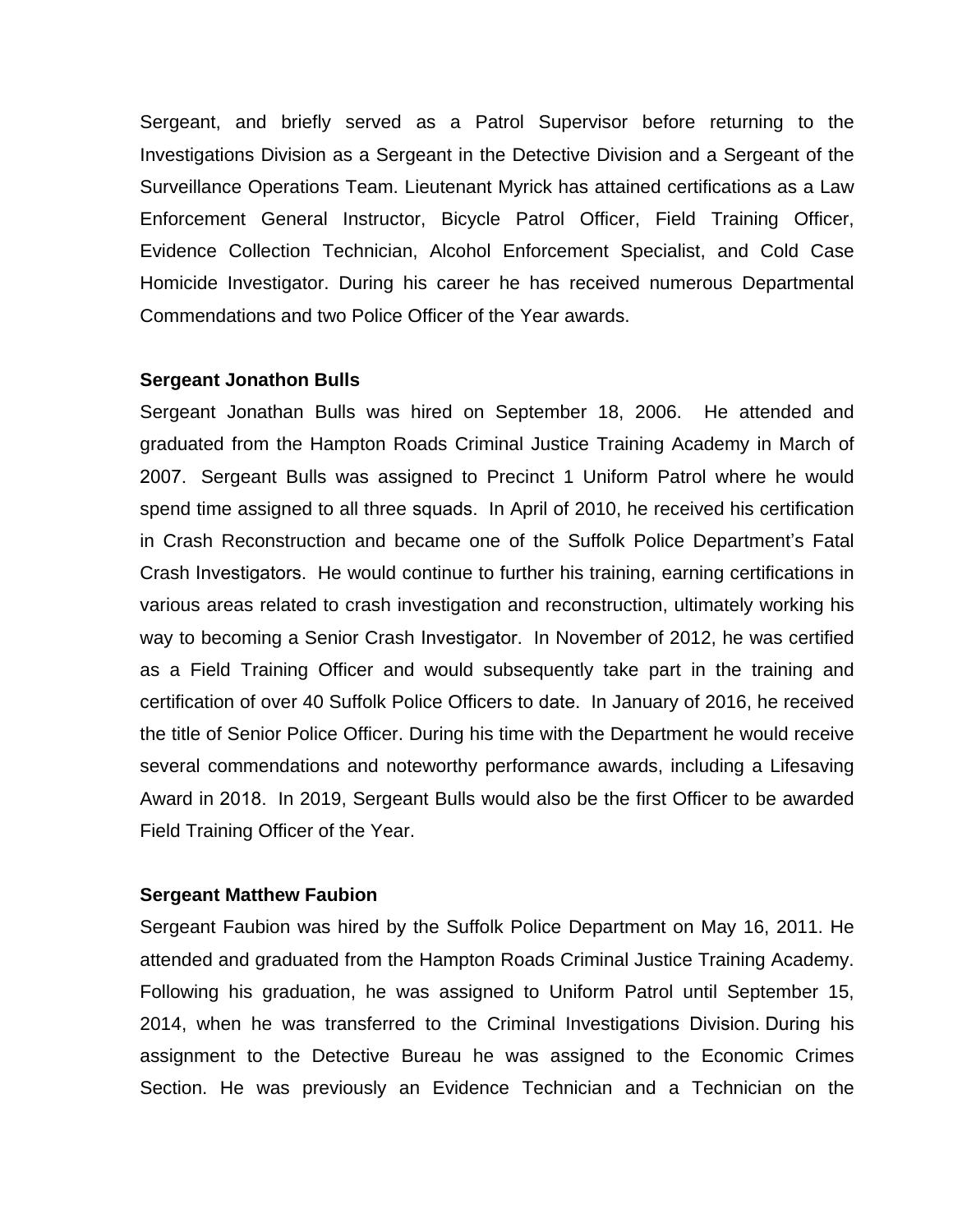Command Bus. He is a Firearms Instructor and a Taser Instructor. Sergeant Faubion has been awarded Officer of the Quarter and two Departmental Commendations.

#### **Sergeant Nicholas Gasparini**

Sergeant Gasparini was hired on December 1, 2009. He attended and graduated from the Hampton Roads Criminal Justice Academy in April of 2010. He was then transferred to Uniform Patrol where he served on several squads; at both Sector 1 and Sector 2. In February of 2013, he was transferred to the Neighborhood Enforcement Team (South). In October of 2017, he was transferred to the Special Investigations Unit. Sergeant Gasparini is a member of the SWAT team and is currently serving as a Team Leader. During Sgt. Gasparini's time with the Department, he has accrued several commendations and noteworthy performances.

#### **Sergeant Brian Hearn**

Sergeant Hearn was hired by the Suffolk Police Department on March 1, 2007. He attended and completed the basic Police Academy and was assigned to the Uniform Patrol Division following his release from field training. He was transferred to the Fugitive Unit in August of 2010, and worked there until September of 2013, when he was transferred back to Uniform Patrol. He operated as a Field Training Officer while in Patrol until his transfer to the Criminal Investigations Unit in February of 2018. He was assigned to Violent Crimes during his time in Criminal Investigations. In addition to his regular duties, Sergeant Hearn has held numerous ancillary duties to include the SWAT team, Motorcycle Unit, and the Surveillance Unit. He is a General Instructor, Driving Instructor, ASP Instructor, and has taught various other classes to members of the Department. During his career, Sergeant Hearn has earned numerous Departmental awards to include 15 commendations and the Lifesaving Award.

### **Sergeant Hector Rosario**

Sergeant Hector Rosario was hired with the Suffolk Police Department in April of 2011. He attended and completed the Hampton Roads Criminal Justice Training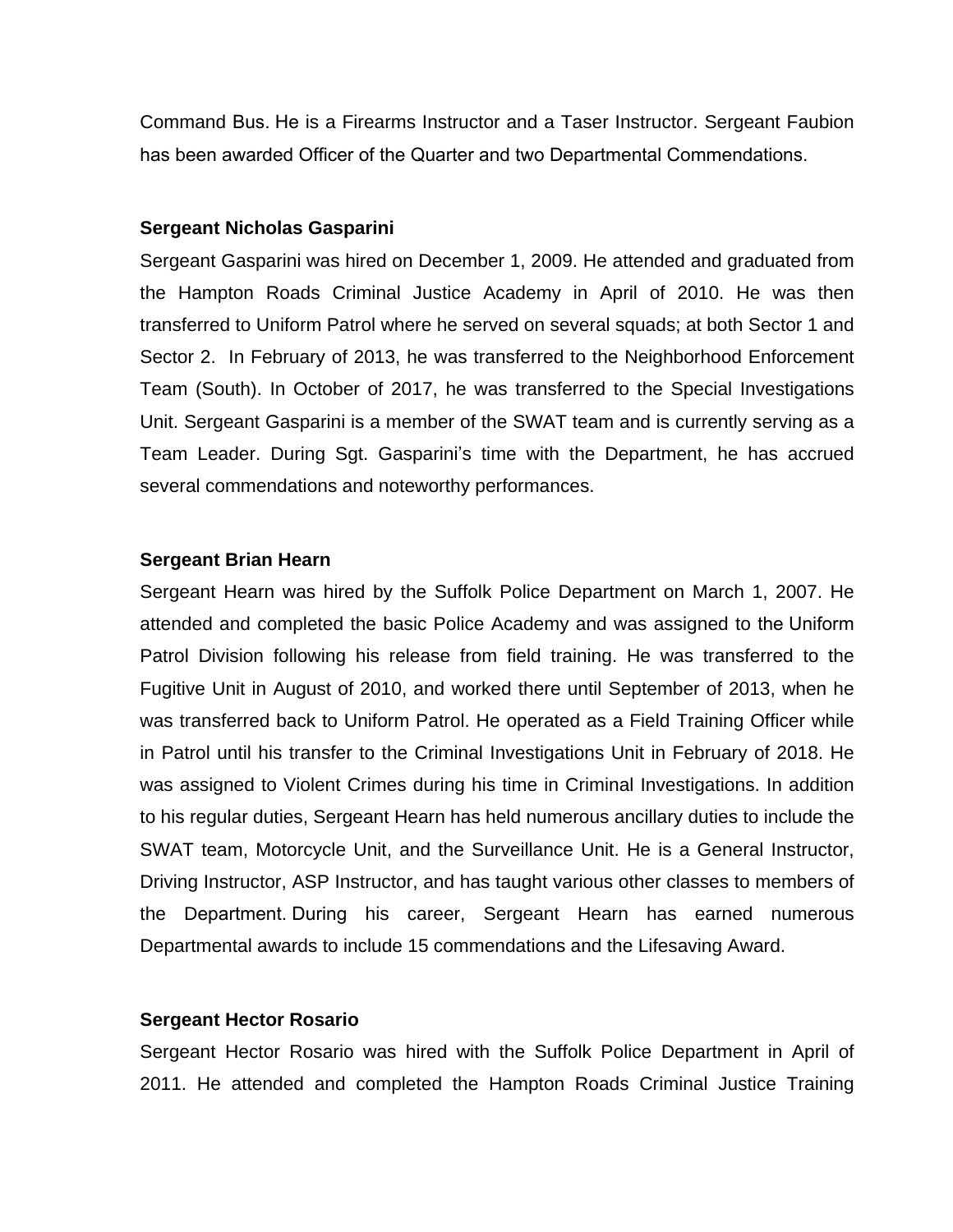Academy. He was assigned to the Uniform Patrol Division. During his tenure in the Uniform Patrol Division, he had assignments on both the evening shift and midnight shift in Sector I. He obtained numerous qualifications during his time in Uniform Patrol to include being an Evidence Technician. Sergeant Rosario was also a Field Training Officer.

### **Sergeant Sean Rowan**

Sergeant Sean Rowan was hired with the Suffolk Police Department in September of 2014. After attending and completing the Hampton Roads Criminal Justice Training Academy and completing his field training, he was assigned to the Uniform Patrol Division. After serving a couple of years in the Uniform Patrol Division, in December of 2016, he was transferred to the Criminal Investigations Division where he was assigned to the Economic Crimes Unit. He served as an Economic Crimes Detective until his promotion. During his tenure, Sergeant Rowan has received a number of certifications, received a number of noteworthy performance awards, has served on the Crisis/Hostage Negotiations Team, is a CIT Instructor, and serves as one of the Department's LGBTQ Liaison Officers.

### **MPO Marcus Carter**

MPO Carter served in the U.S. Navy from 1987 until 2007. He was hired by the Suffolk Police Department after being honorably discharged from the Navy in June of 2007. He attended and graduated from the Hampton Roads Criminal Justice Academy. During MPO Carter's career he has served in the Uniform Patrol Division and as a School Resource Officer. He has attended numerous schools and training events during his police career to include School Resource Officer training, CIT training, and CSI Evidence Collection training. MPO Carter has received numerous Departmental commendations and letters of appreciation during his career.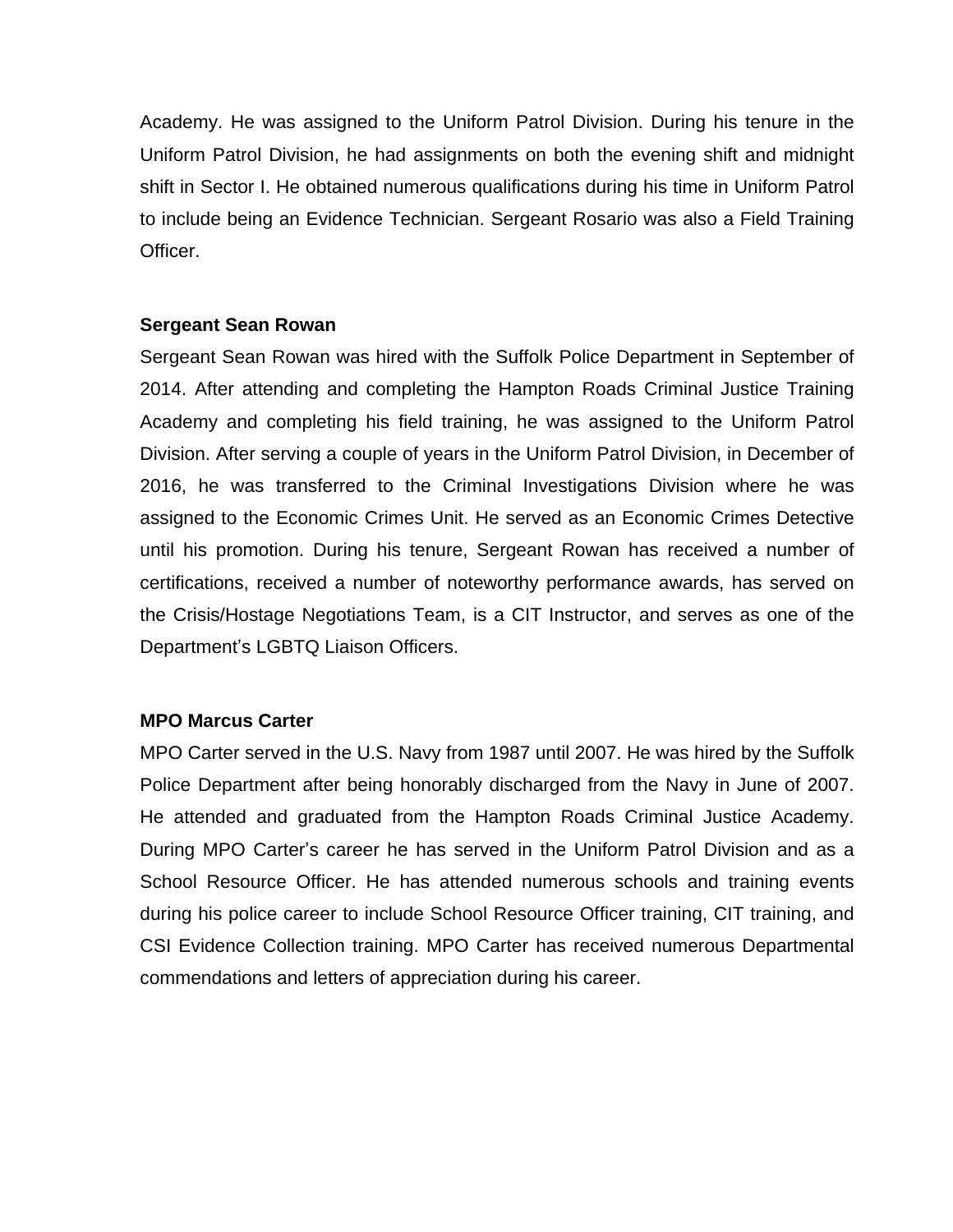#### **MPO John Crombie**

MPO Crombie was hired by the Suffolk Police Department in December 2009. He Graduated from HRCJTA on April 2010. From 2010 to 2016, he served in the Uniform Patrol Division. In January of 2016 he was promoted to PO III, where he continued to serve in the Uniform Patrol Division until May 2016. During his tenure in Uniform Patrol he obtained numerous certifications to include Radar/Lidar operator, Crime scene evidence technician, Breathalyzer/Intoxilyzer operator, a Field Training Officer, and CIT Officer. He has been a member of the Underwater Recovery Team, Basic and Advanced Fatal Crash Investigation team, Commercial Motor Vehicle Inspector Parts A and B, a licensed Drone operator, and a team member of the Mobile Field Force Team. In May of 2016 he was transferred to the Criminal Investigations Division where he currently serves.

### **MPO Benjamin Delugo**

MPO Delugo was hired by the Suffolk Police Department in December of 2009. He attended and graduated from the Hampton Roads Criminal Justice Academy in April of 2010. Upon graduation and completion of his training, he was assigned to Uniform Patrol where he served on several squads. In 2016, he gained the rank of Senior Police Officer. During his tenure with the Suffolk Police Department, he has accrued several certifications to include: Field Training Officer, Traffic Fatality Investigator, Advanced Fatality Investigator, and Motor Operator.

### **MPO Nichole Heyward**

Before joining the Suffolk Police Department, MPO Heyward served in the United States Navy from April 6, 1999 to September 20, 2008. She served on active duty for 9 years and 8 months, receiving an Honorable Discharge. She is currently serving in the United States Navy Reserves. While serving in the military, MPO Heyward has earned various military awards and commendations. MPO Heyward has been with the Suffolk Police Department for nearly 11 years. While serving the Suffolk Police Department, MPO Heyward has continued her education earning her Bachelor of Science Degree in Criminal Justice, and is currently completing her Masters of Arts in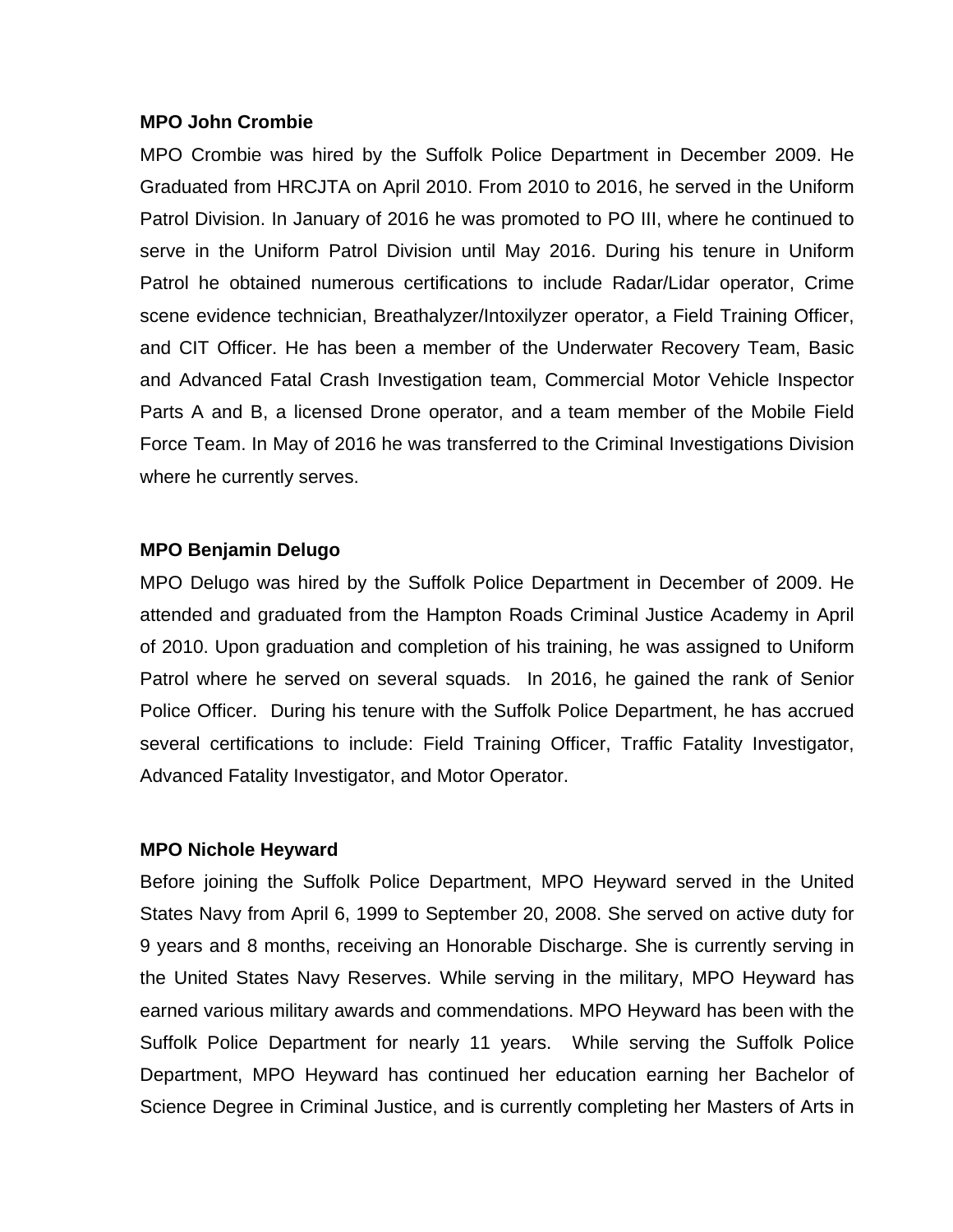Public Administration. MPO Heyward began her law enforcement career in Uniform Patrol, but has spent the past 8 years assigned to the Special Operations Division as a Certified School Resource Officer. As a Patrol Officer, she attended various schools such as SRO School, General Instructor training, and as a Crisis Intervention Team member. Additionally, MPO Heyward is a current member of the Police Honor Guard.

### **MPO Steven Ireland**

MPO Ireland was hired by the Suffolk Police Department in March of 2009. He attended and graduated from the Hampton Roads Criminal Justice Training Academy. Following MPO Ireland's training, he was assigned to the Uniform Patrol Division to Sector I B Squad, where he remained until the Department shifted to yearly shifts. MPO Ireland received training and certifications in several areas to include evidence collection, radar, LIDAR, General Instructor Certification, DT Instructor, and also as a Fatality Investigator. In February 2018, he was transferred from the Uniform Patrol Division to the Detective Bureau, where he is currently assigned as the Sector 2 Detective.

## **MPO Cliff Sessoms**

MPO Sessoms was hired by the Suffolk Police Department on November of 2009. He attended and graduated from the Hampton Roads Criminal Justice Training Academy. For a majority of his career, MPO Sessoms has been assigned to the Uniform Patrol Division. During his time in Uniform Patrol, he attended numerous trainings and schools to include; the Standard Field Sobriety Test Instructor course, Field Training Officer School, General Instructor School, Taser Instructor School, and in 2017, MPO Sessoms was certified as a Drug Recognition Expert, and in 2019 became a Drug Recognition Expert Instructor. MPO Sessoms has been instrumental in assisting with Department DUI investigations, and also the successful prosecution of those DUI'S including DUID's. MPO Sessoms is currently assigned to the traffic unit where he has been since 2016. MPO Sessoms led the Hampton Roads area with DUI arrests in 2018, and it is looking as if he will again lead the Hampton Roads area in DUI arrests in 2019.